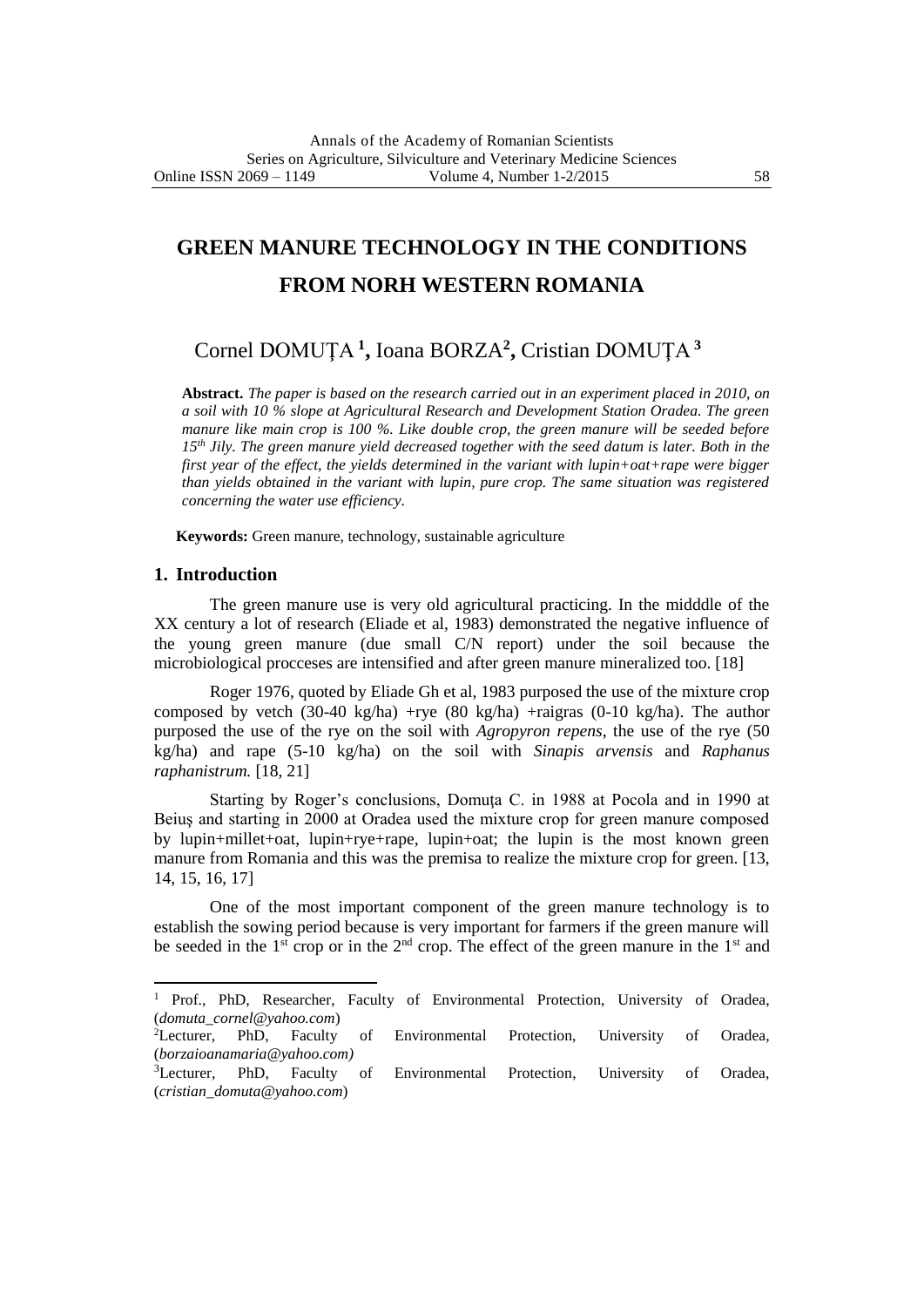2<sup>nd</sup> year after the harvesting on yield maize and on water use efficiency are studied in this paper.

### **2. Material and Methods**

The experiment placed in 2010 had two factors: organic fertilization and annual fertilization. Organic fertilization included the variants: control, *lupin*; *Lupinus angustifolius* + oat + rape. Annual fertilization included the graduations:  $N_0P_0$ ,  $N_{120}P_{90}$ . Number of repetition used: 4; the plot surface:  $100 \text{ m}^2$ . The green manures, were sowed like  $2<sup>nd</sup>$  crop in the 15<sup>th</sup> July,  $3<sup>rd</sup>$  August and  $20<sup>th</sup>$  August. The seed rates used were: *Lupinus angustifolius* in pure crop, 200 kg/hectare; *Lupinus angustifolius* in mixture, 100 kg/hectare; oat, 80 kg/hectare; 10 kg/hectare in mixture crop. Green manures were harvestest at the flowering of the *Lupinus angustifolius*; the green manures were maintained on the soil surface 15 days and after that a ploughland was made.

Water use efficiency was calculated reporting the yield with water consumption. The water consumption was determined by soil water balance based on direct determination of the moisture. Water balance depth used was 0-150 cm. [8,9]

#### **3. Results and Disscusions**

#### Green manure technology sowing data

At the sowing data of the green manure, on 0-25 depth, soil water reserve was over the easily available water content (in  $15<sup>th</sup>$  July) was a little bellow this parameter (in  $3<sup>rd</sup>$  August), or a deficit of the soil moisture was registered. In the first stage, after 2 days, the rainfall of 8.4 mm were registered; in the next stages, the first rainfall after sowing were registered after 7 days (30.7 mm) and 8 days (3.0 mm, insignificant). The rainfall registered during the vegetation periods of the green manure were much bigger than multi annual average for these periods; the differences were of 78.2 % for first stage, 86.9 % for second stage and 65.8 % for last sowing stage. (Table 1).

| Sowing<br>data |                         |            |       | Soil water reserve analisys |      | Number<br>of days    | $1st$ rainfall | Total rainfall during<br>the vegetation<br>period (mm) |            |
|----------------|-------------------------|------------|-------|-----------------------------|------|----------------------|----------------|--------------------------------------------------------|------------|
|                | <b>WR</b><br>$(m^3/ha)$ | Wea        |       | <b>WP</b>                   |      | to $1st$<br>rainfall | (mm)           |                                                        | Multianual |
|                |                         | $(m^3/ha)$ | $\%$  | (m <sup>3</sup> /ha)        | $\%$ |                      |                | 2010                                                   | average    |
| 15.07          | 774                     | $+111$     | $+17$ | $+439$                      | 131  | 2                    | 8.4            | 271.0                                                  | 152.1      |
| 03.08          | 576                     | $-87$      | $-13$ | $+241$                      | 71   | 7                    | 30.7           | 218.3                                                  | 116.8      |
| 20.08          | 461                     | $-202$     | $-30$ | $+126$                      | 37   | 8                    | 3.0            | 161.8                                                  | 97.6       |

Table 1. The analisys of the conditions registered at the green manure sowing, Oradea 2010

WR-Soil water reserve (on 0-25 cm depth);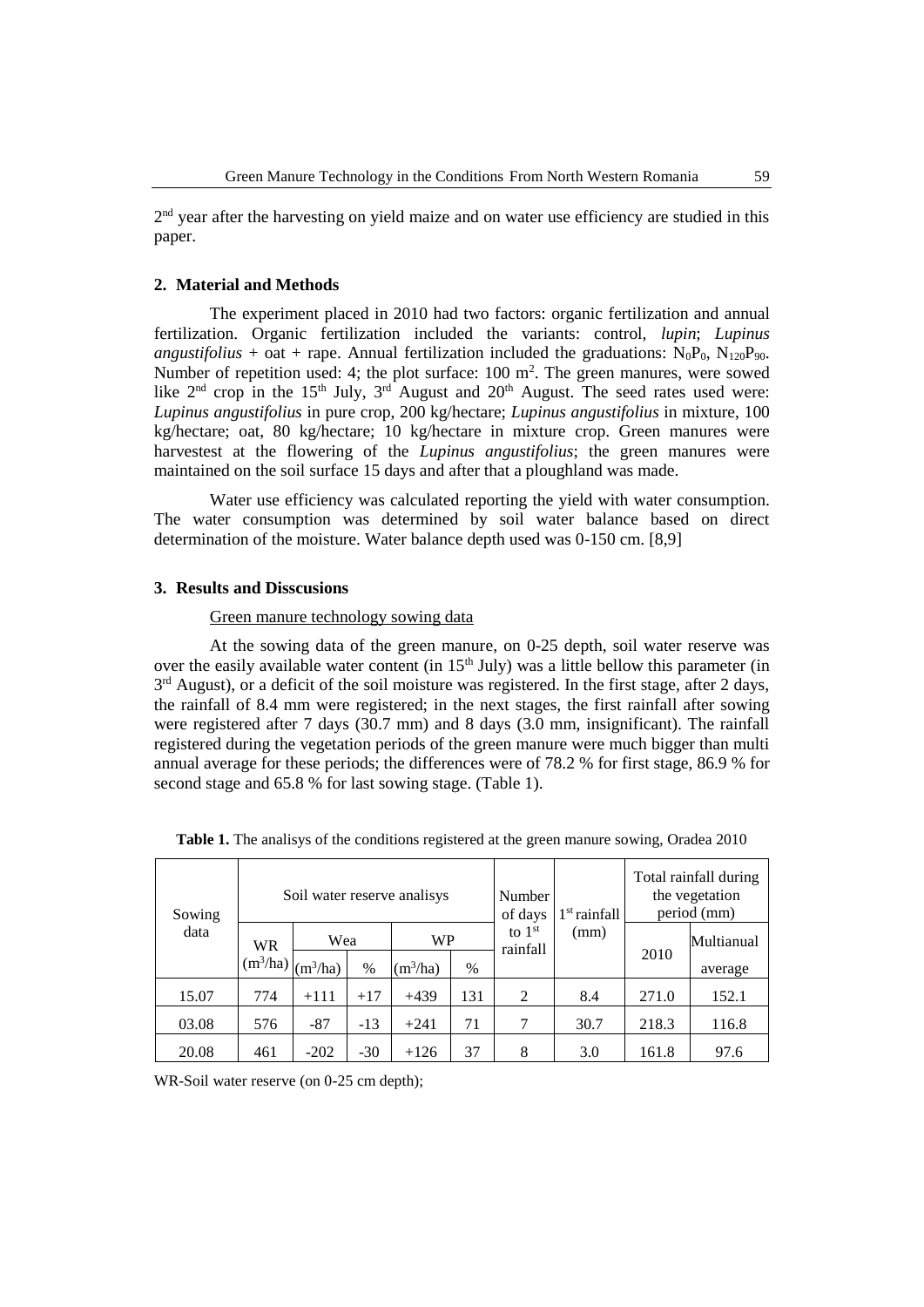Wea- Easily available water content;

WP- Wilting point;

#### **Yields of the green manures**

The very favorable regime of the rainfall determined to obtain the big yields of green manure in the first and second stage of the sowing and good yields in the third stage. The variance analysis emphasized that in the other type of the green manure were obtained the yield smaller than in *Lupinus angustifolius*, pure crop; the exception is the mixture *Lupinus angustifolius*- oat- rape. In the average on the 6 green manure types, the sowing datum of 20 August determined a yield decrease, very significant; the differences were of  $-44\%$  in comparison with sowing datum of 15.07 and of  $-41\%$  in comparison with sowing datum of  $3<sup>th</sup>$  July. (Table 2).

Table 2. The influence of the sowing datum on green manure yield, t/ha, Oradea 2010

|                            | Green manure variant     |                                            |                                     |  |
|----------------------------|--------------------------|--------------------------------------------|-------------------------------------|--|
| Sowing datum               | Lupinus<br>angustifolius | Lupinus<br>$angustifolius + oat +$<br>rape | The average of the<br>sowing period |  |
| 15.07                      | 41.0                     | 28.7                                       | 41.05                               |  |
| 03.07                      | 41.3                     | 33.6                                       | 39.65                               |  |
| 20.08                      | 29.6                     | 18.6                                       | 23.00                               |  |
| The average on the variant | $37.3^{\rm Mt}$          | 27.00000                                   |                                     |  |

|           | Sowing datum | Green manure<br>variant | Green manure<br>variant x sowing<br>datum | Sowing datum x<br>Green manure<br>variant |  |
|-----------|--------------|-------------------------|-------------------------------------------|-------------------------------------------|--|
| $LSD$ 5 % | 4.20         | 2.30                    | 2.92                                      | 7.28                                      |  |
| $LSD$ 1 % | 5.62         | 3.49                    | 4.83                                      | 9.74                                      |  |
| LSD 0.1 % | 7.36         | 5.60                    | 6.95                                      | 12.74                                     |  |

# **Maize yields the first year of the organic fertilizer effect**

In the variant with pure crop of *Lupinus angustifolius*, in comparison with the control, the yields gains were of 499 kg/hectare for first sowing stage of the green manure, 396 kg/hectare for second sowing stage and 380 kg/hectare for third sowing stage. In the *Lupinus angustifolius* mixture the yield gains were bigger than yield gain obtained in *Lupinus angustifolius* pure crop.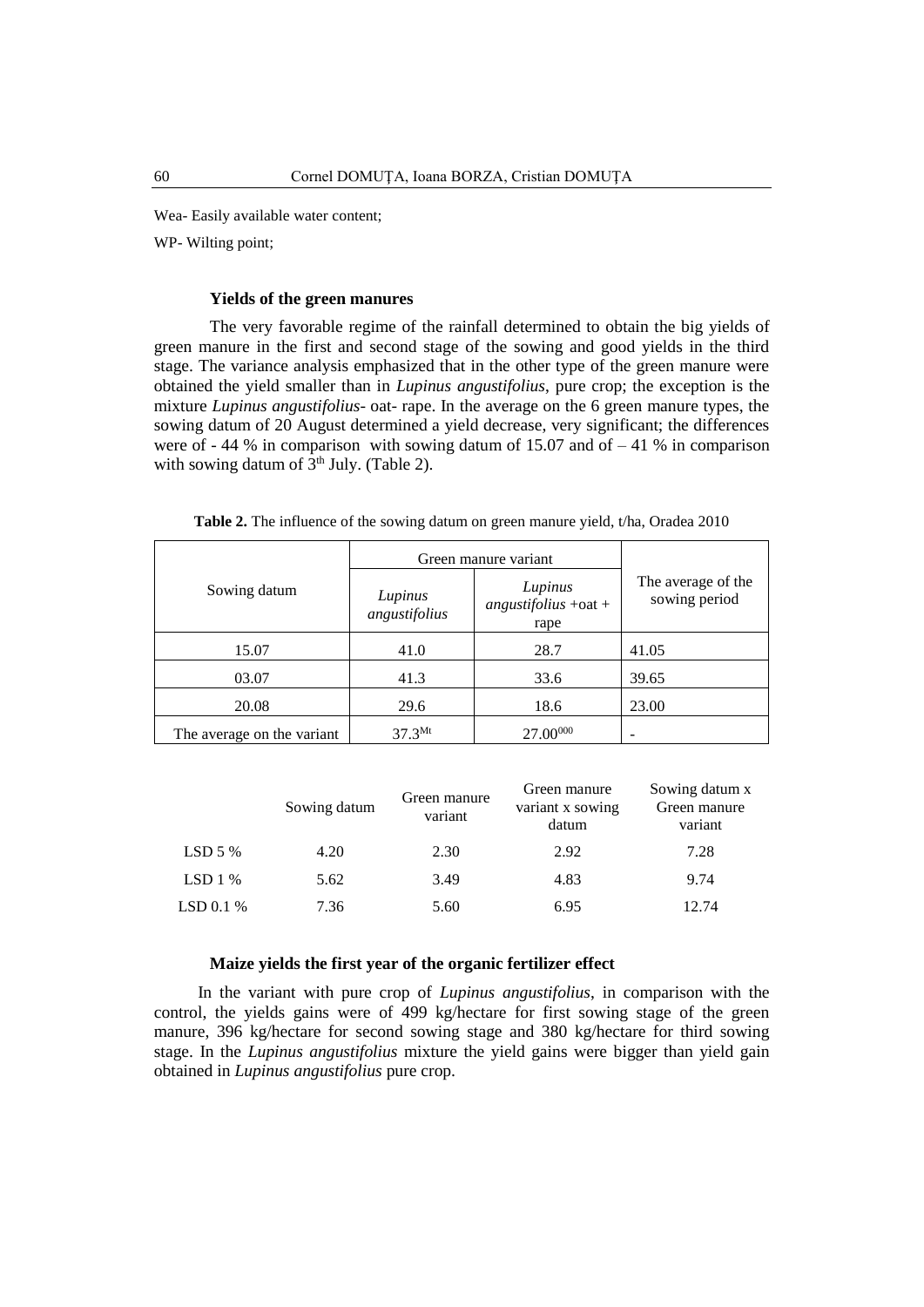Only annual fertilization with  $N_{120}P_{90}$  determined to obtain an yield gain of 28 % (1360 kg/ha). (Table 3)

### **Maize yield in the second year of the organic fertilizer effect**

In the second year of the organic fertilization effects, the level of the maize yields were lower because the rainfall registered during the maize vegetation period were of 194.9 mm in comparison with 296 mm in the first year of the effect; the rainfall distribution in the first year of the effect was better, too.

In the variant with *Lupinus angustifolius* without annual fertilization, the differences in comparison with the control were of 273 kg/hectare for first sowing period of the green manure, 374 kg/hectare for second sowing period and of 133 kg/hectare for third sowing period of the green manure.

In the variants with mixture of *Lupinus angustifolius* the difference obtained in comparison with control was bigger than *Lupinus angustifolius* pure crop.

Annual chemical fertilization of the organic variant determined to obtain the maize yield gain bigger than maize yield gain obtained in the variant with organic fertilization only. The yield gains were of 67 % in the variant with *Lupinus angustifolius*  $+$  oat  $+$  rape. (Table 3)

|                                     | Annual fertilization |           |                 |                | Average on green<br>manure fertilization |           |  |
|-------------------------------------|----------------------|-----------|-----------------|----------------|------------------------------------------|-----------|--|
| Green manure type                   | $N_0P_0$             |           | $N_{120}P_{90}$ |                |                                          |           |  |
|                                     | $\rm V_1$            | $\rm V_2$ | $\rm V_1$       | V <sub>2</sub> | $\rm V_1$                                | $\rm V_2$ |  |
| 1. Control                          | 4695                 | 3073      | 6055            | 4210           | 5375                                     | 3642      |  |
| 2. Lupinus sp                       | 5185                 | 3345      | 6585            | 4620           | 5885                                     | 3982      |  |
| 3. <i>Lupinus</i> $sp + oat + rape$ | 5760                 | 3832      | 7195            | 5140           | 6478                                     | 4486      |  |
| Average on annual fertilization     | 5213                 | 3417      | 6612            | 6060           |                                          |           |  |

**Table 3.** The influence of the fertilization with green manure second crop (15.07.2010) on maize yield  $(q/ha)$  1<sup>st</sup> and  $2<sup>nd</sup>$  year of effect, in the conditions from Oradea, Romania

 $V_1$ -1<sup>st</sup> year of the effect

 $V_2$ -2<sup>nd</sup> year of the effect

Factor A: green manure type

Factor B: annual fertilization

|                                        |  |  | A B BXA AXB |  |  |  |                                                 |  |
|----------------------------------------|--|--|-------------|--|--|--|-------------------------------------------------|--|
|                                        |  |  |             |  |  |  | $V_1$ $V_2$ $V_1$ $V_2$ $V_1$ $V_2$ $V_1$ $V_2$ |  |
| LSD 5 % 140 210 76 150 155 248 197 324 |  |  |             |  |  |  |                                                 |  |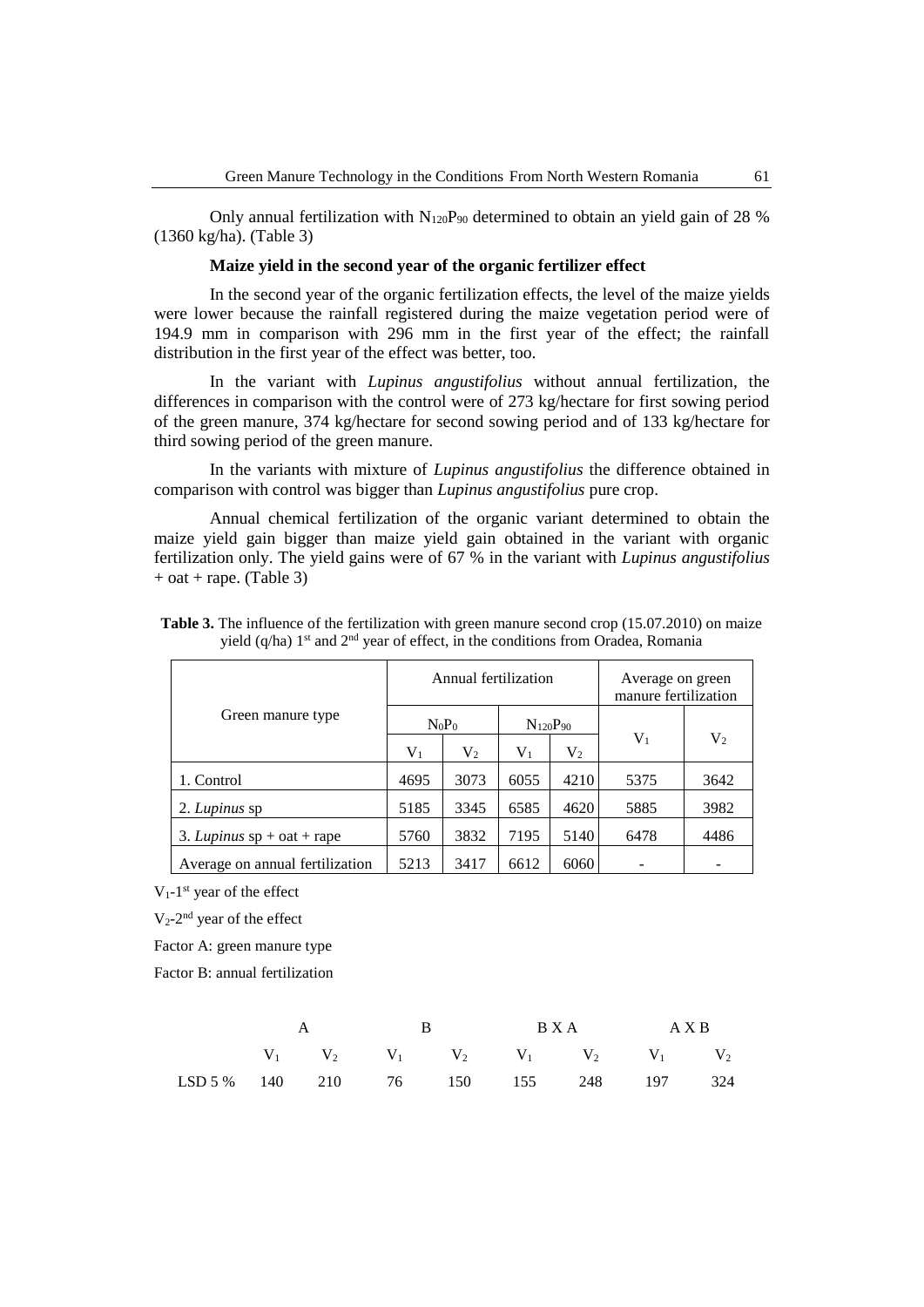# **The influence of the green manures and chemical fertilizers on water use efficiency**

The green manure use determined the improve of the water use efficiency in comparison with control both first year of the effect and second year of the effect.

Organic fertilization with manure and green manure associated with annual fertilization with  $N_{120}P_{90}$  gave the biggest values of the water use efficiency. In comparison with control fertilized with  $N_{120}P_{90}$  only, in the first year, the differences were between 5 % (in rape) and 31 % (manure 50 t/hectare) and in the second year the differences were between 9% and 43 % (in the rape and manure 50 t/hectare). (Table 4)

**Table 4.** The influence of the fertilization with manure on water use efficiency on maize crop in the conditions from Oradea, Romania

|                                     | Annual fertilization |      |                 |      |                 |      |                   |      |
|-------------------------------------|----------------------|------|-----------------|------|-----------------|------|-------------------|------|
| Green manure type                   |                      |      | $N_0P_0$        |      | $N_{120}P_{90}$ |      |                   |      |
|                                     | $V_1$                |      | $\rm V_2$       |      | $\rm V_1$       |      | V <sub>2</sub>    |      |
|                                     | kg/m <sup>3</sup>    | $\%$ | $\text{kg/m}^3$ | $\%$ | $\text{kg/m}^3$ | $\%$ | kg/m <sup>3</sup> | $\%$ |
| 1. Control                          | 1.11                 | 100  | 0.89            | 100  | 1.44            | 100  | 1.22              | 100  |
| 2. Lupinus sp                       | 1.23                 | 111  | 0.97            | 109  | 1.56            | 108  | 1.34              | 109  |
| 3. <i>Lupinus</i> $sp + oat + rape$ | 1.37                 | 123  | 1.11            | 125  | 1.71            | 119  | 1.49              | 122  |

V<sub>1</sub>-1<sup>st</sup> year of the effect

 $V_2$ -2<sup>nd</sup> year of the effect

# **CONCLUSIONS**

The research carried out in an experiment placed in 2010 at Agricultural Research and Development Station Oradea and there are the following conclusions:

the green manure were seeded like second crop in 2010 and the first rainfall was registered 2 days after seeding in  $15<sup>th</sup>$  July, 8 days after seeding in  $3<sup>rd</sup>$  July and  $8<sup>th</sup>$  days after seeding in 20<sup>th</sup> August. The rainfall registered during the green manure vegetation period were bigger than multiannual average: 271.0 mm vs. 152.1 mm; 218.3 mm vs 116.8 mm; 161.8 mm vs 97.6 mm;the biggest quantities of the green manure were registered seeding in 15th July; the maize yields determined in the first and second year of the green manure fertilization effect show the bigger yields in the variants with *Lupinus angustifolius*+oat+rape in comparison with the yields obtained in the variant with Lupinus angustifolius pure crop both in the variants with  $N_0P_0$  and in the variants with N<sub>120</sub>P<sub>90</sub>.

the smallest yields were determined in the control. Both in the variant with  $N_0P_0$ and in the variant with  $N_{120}P_{90}$  the smallest quantity of maize yield obtained for 1 m<sup>3</sup> water used was obtained in the variant without organic fertilization both in the first year and in the second year.